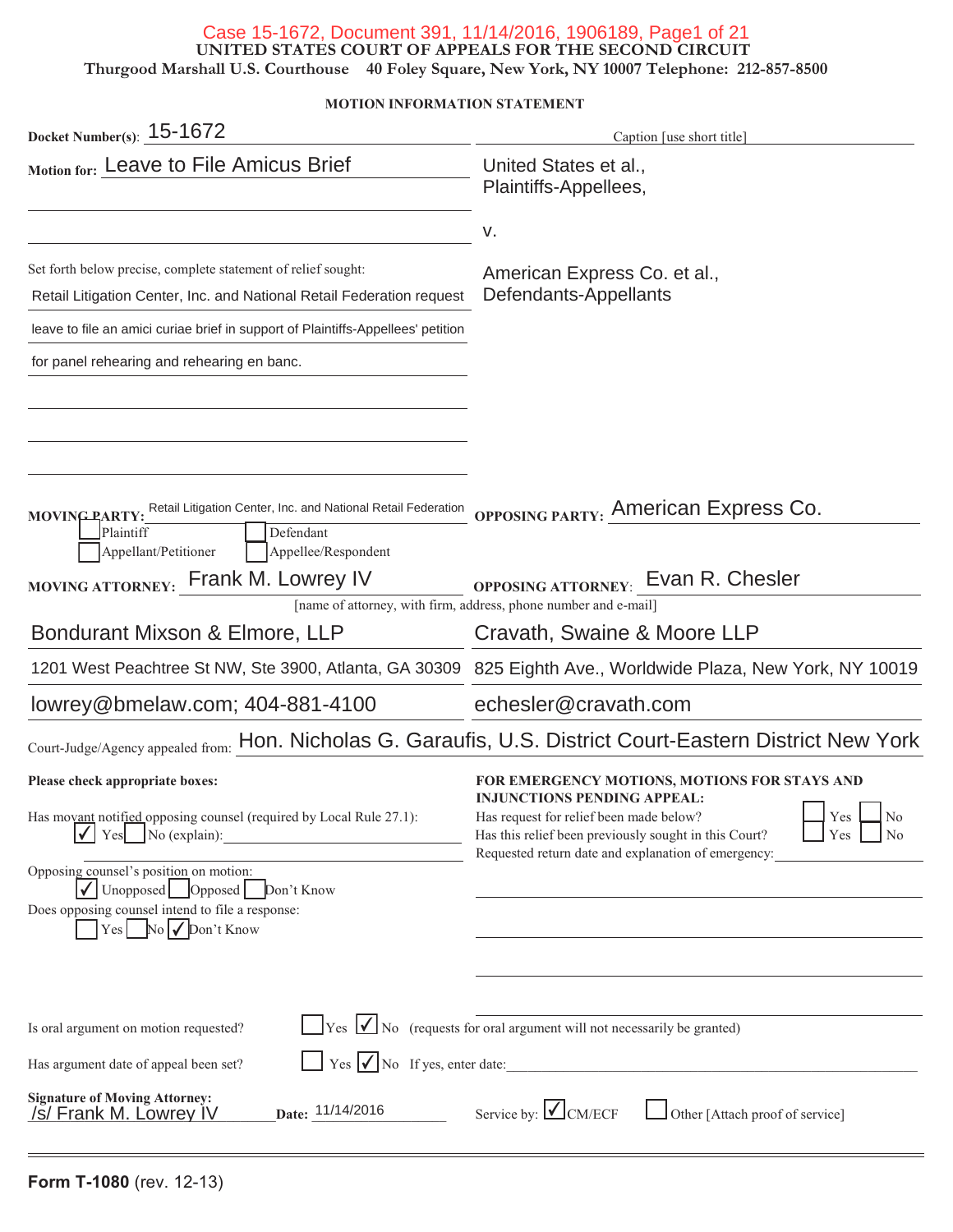# 15-1672

# **IN THE UNITED STATES COURT OF APPEALS FOR THE SECOND CIRCUIT**

\_\_\_\_\_\_\_\_\_\_\_\_\_\_\_\_\_\_\_\_\_\_\_\_\_

## UNITED STATES OF AMERICA, et al.

Plaintiffs-Appellees,

v.

AMERICAN EXPRESS COMPANY, et al.,

Defendants-Appellants \_\_\_\_\_\_\_\_\_\_\_\_\_\_\_\_\_\_\_\_\_\_\_\_\_\_\_\_\_\_\_\_\_\_\_\_\_\_\_\_\_\_\_\_\_\_\_\_\_\_\_\_\_\_\_\_

# ON APPEAL FROM THE UNITED STATES DISTRICT COURT FOR THE EASTERN DISTRICT OF NEW YORK

\_\_\_\_\_\_\_\_\_\_\_\_\_\_\_\_\_\_\_\_\_\_\_\_\_\_\_\_\_\_\_\_\_\_\_\_\_\_\_\_\_\_\_\_\_\_\_\_\_\_\_\_\_\_\_\_

# **MEMORANDUM OF LAW IN SUPPORT OF MOTION OF THE RETAIL LITIGATION CENTER, INC. AND THE NATIONAL RETAIL FEDERATION FOR LEAVE TO FILE AMICI CURIAE BRIEF IN SUPPORT OF PLAINTIFFS-APPELLEES' PETITION FOR PANEL REHEARING AND REHEARING EN BANC**

\_\_\_\_\_\_\_\_\_\_\_\_\_\_\_\_\_\_\_\_\_\_\_\_\_\_\_\_\_\_\_\_\_\_\_\_\_\_\_\_\_\_\_\_\_\_\_\_\_\_\_\_\_\_\_\_

Eric Citron GOLDSTEIN AND RUSSELL, P.C. 7475 Wisconsin Avenue Suite 850 Bethesda, MD 20814 Tel: (202)362-0636

Frank M. Lowrey IV BONDURANT MIXSON & ELMORE, LLP 1201 West Peachtree St. NW Suite 3900 Atlanta, GA 30309 Tel: (404) 881-4100

**Counsel for Amici Curiae Retail Litigation Center, Inc. and National Retail Federation**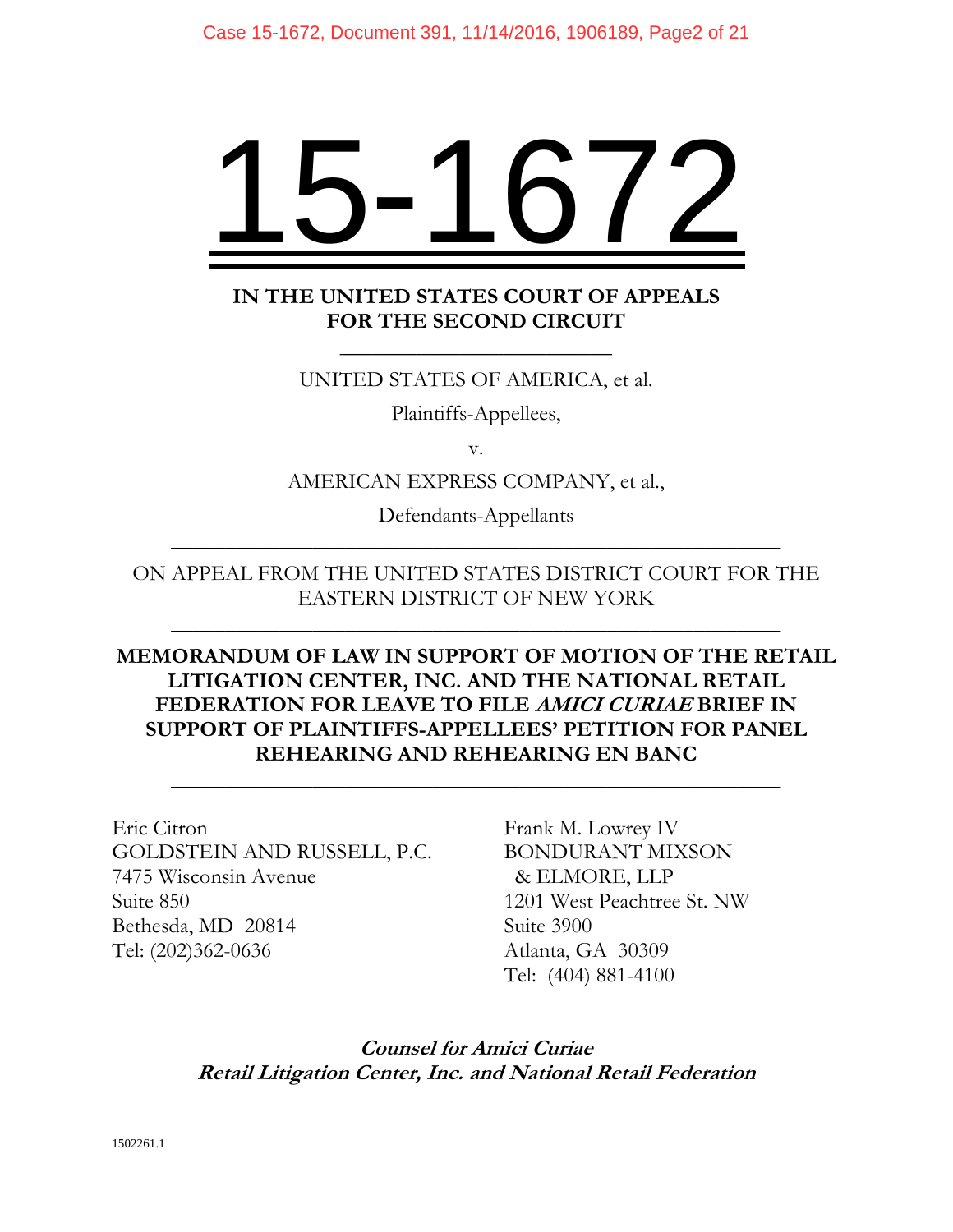# **RULE 26.1 DISCLOSURE STATEMENT**

Retail Litigation Center, Inc. is not a publicly held corporation or other publicly held entity; Retail Litigation Center, Inc. has no parent corporation; and no publicly held company owns 10% or more stock in Retail Litigation Center, Inc.

National Retail Federation is not a publicly held corporation or other publicly held entity; National Retail Federation has no parent corporation; and no publicly held company owns 10% or more stock in National Retail Federation.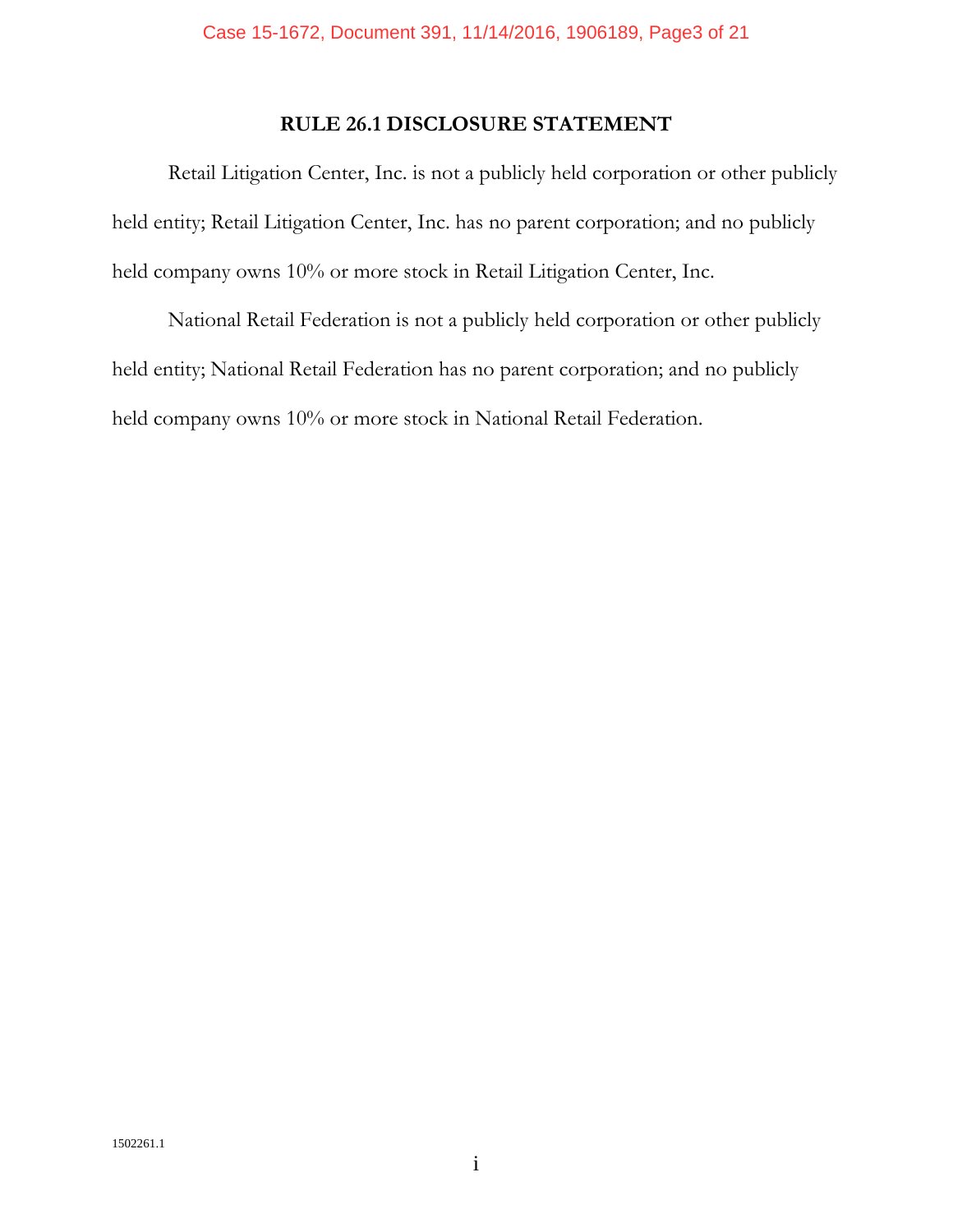Pursuant to Federal Rule of Appellate Procedure 29(b), the Retail Litigation Center, Inc. ("RLC") and the National Retail Federation ("NRF") respectfully move this Court for leave to file the attached *amici curiae* brief in support of Plaintiffs-Appellees' petition for rehearing. After conferral, no party to this appeal opposes this motion.

#### **STATEMENT OF INTEREST OF AMICI CURIAE**

The RLC is a public policy organization that identifies and engages in legal proceedings that affect the retail industry. The RLC's members include many of the country's largest and most innovative retailers. The member entities whose interests the RLC represents employ millions of people throughout the United States, provide goods and services to tens of millions more, and account for tens of billions of dollars in annual sales. The RLC seeks to provide courts with retail industry perspectives on important legal issues, and to highlight the potential industry-wide consequences of significant pending cases.

1502261.1 The NRF is the world's largest retail trade association, representing discount and department stores, home goods and specialty stores, Main Street merchants, grocers, wholesalers, chain restaurants, and Internet retailers from the United States and more than 45 countries**.** Retail is the nation's largest private sector employer, supporting one in four U.S. jobs—42 million working Americans. Contributing \$2.6 trillion to annual GDP, retail is a daily barometer for the nation's economy. Members of the RLC and NRF pay billions of dollars a year to accept credit cards as a form of

1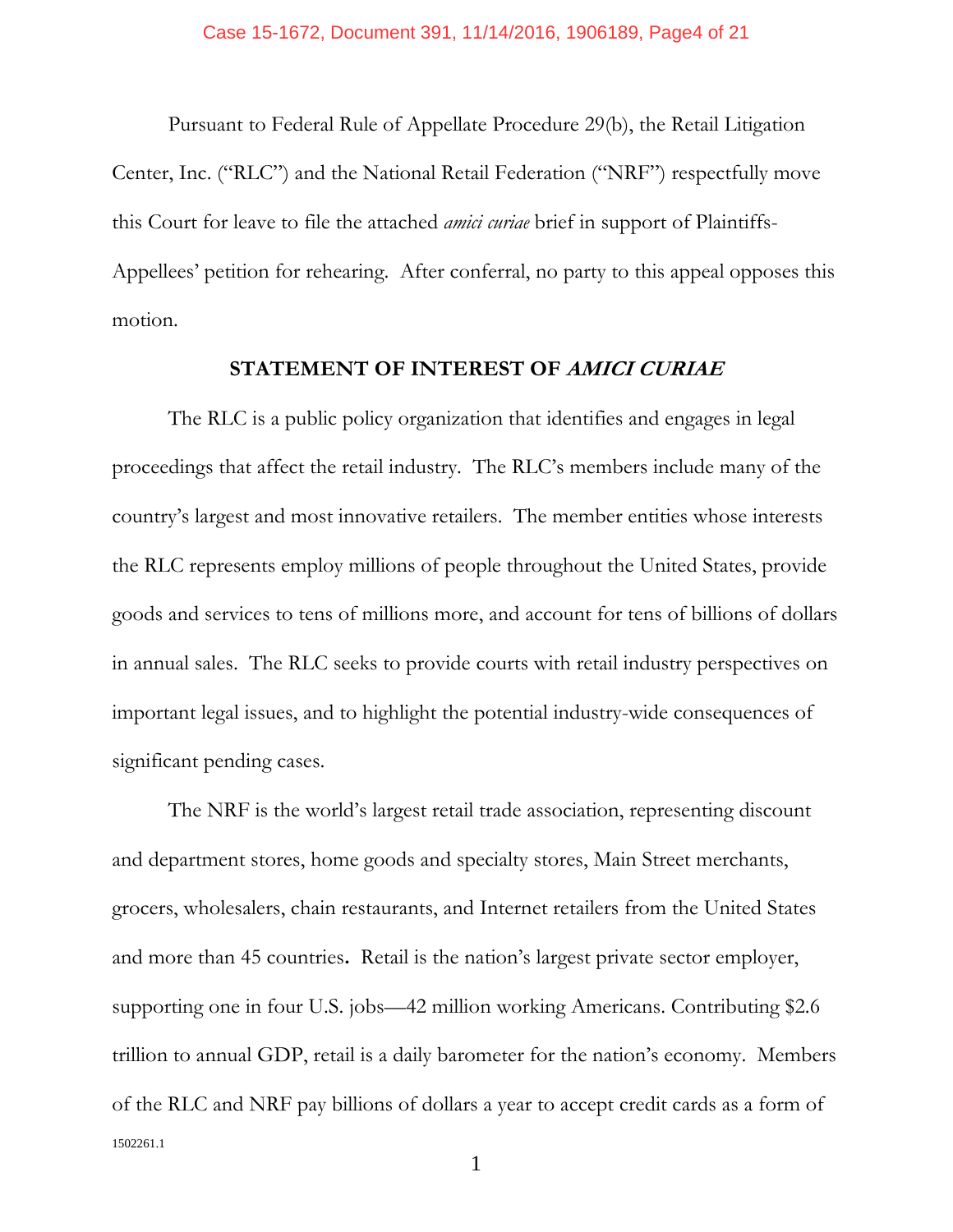payment. They believe, as the district court found, that the prices U.S. merchants pay to Amex and other payment card networks have long been sustained at supracompetitive levels by anti-steering rules and that those prices will drop if Amex is enjoined from enforcing those rules.

#### **DESIRABILITY AND RELEVANCE OF AMICI CURIAE BRIEF**

The panel opinion conflicts with Supreme Court and Second Circuit precedent on core issues of antitrust law. If left in place, the opinion threatens to undermine or distort this Court's well-settled method for applying the rule of reason. Given the importance of this Circuit to antitrust jurisprudence nationwide, the petition for rehearing raises an issue of great importance and one appropriate for participation by interested *amici*. The attached brief seeks to assist the Court in determining the need for rehearing by illustrating the actual market power held by American Express ("Amex"), the manner in which Amex consistently exercised that market power to impose price increases upon retail merchants, and why the panel's analysis—which inaccurately and improperly considered potential benefits to cardholders as a justification for Amex's restraint of interbrand price competition—failed to acknowledge the effect of that market power.

#### **CONCLUSION**

For these reasons, and those more fully expressed in their brief, the RLC and NRF respectfully request leave to file their *amici curiae* brief in support of Plaintiffs-Petitioners.

1502261.1

2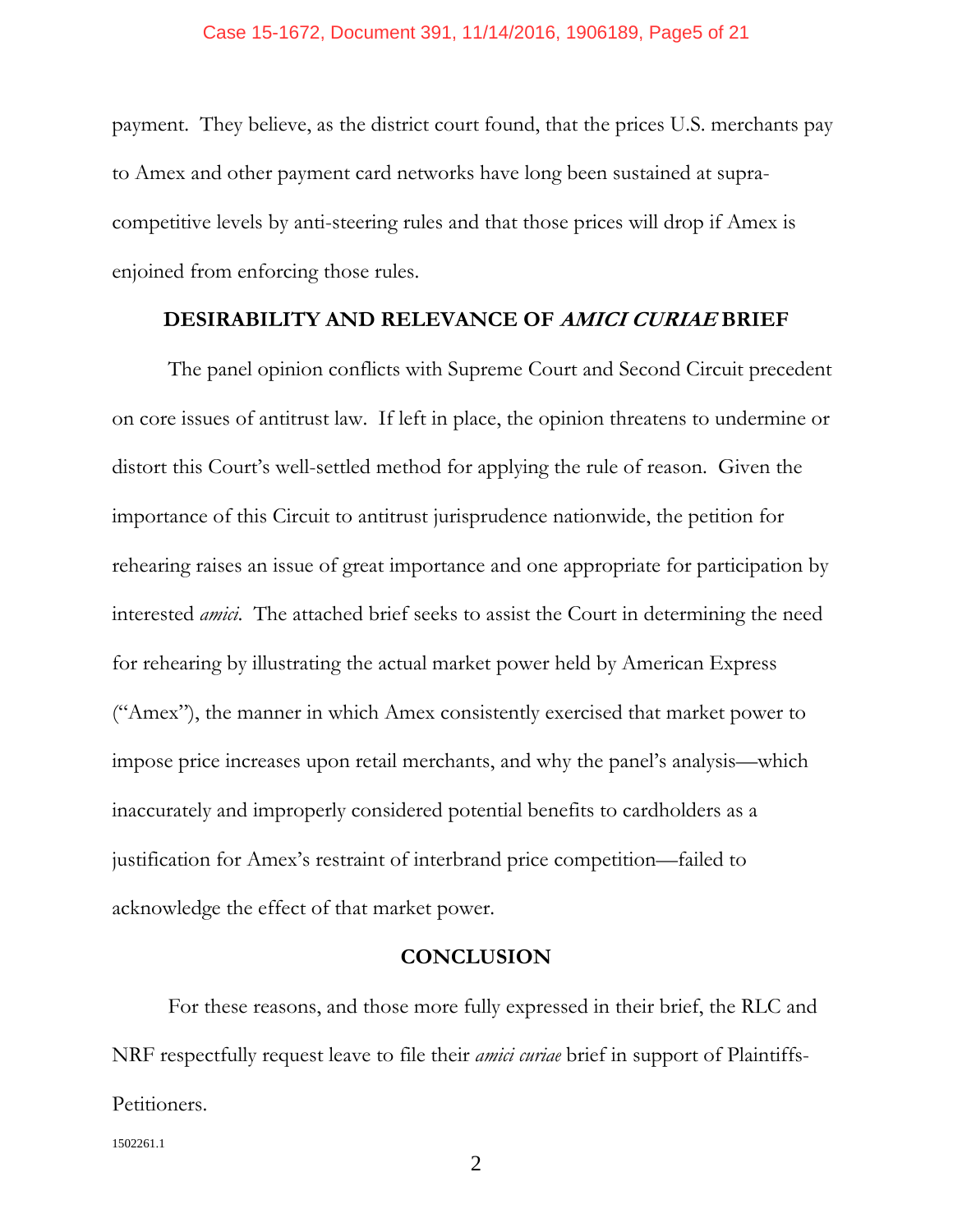Respectfully submitted this 14th day of November, 2016.

Eric Citron GOLDSTEIN AND RUSSELL, P.C. 7475 Wisconsin Avenue Suite 850 Bethesda, MD 20814 Tel: (202)362-0636 ecitron@goldsteinrussell.com

/s/ Frank M. Lowrey IV Frank M. Lowrey IV BONDURANT MIXSON & ELMORE, LLP 1201 West Peachtree St. NW Suite 3900 Atlanta, Georgia 30309 Tel: (404) 881-4100 lowrey@bmelaw.com

**Counsel for Amici Curiae Retail Litigation Center, Inc. and National Retail Federation**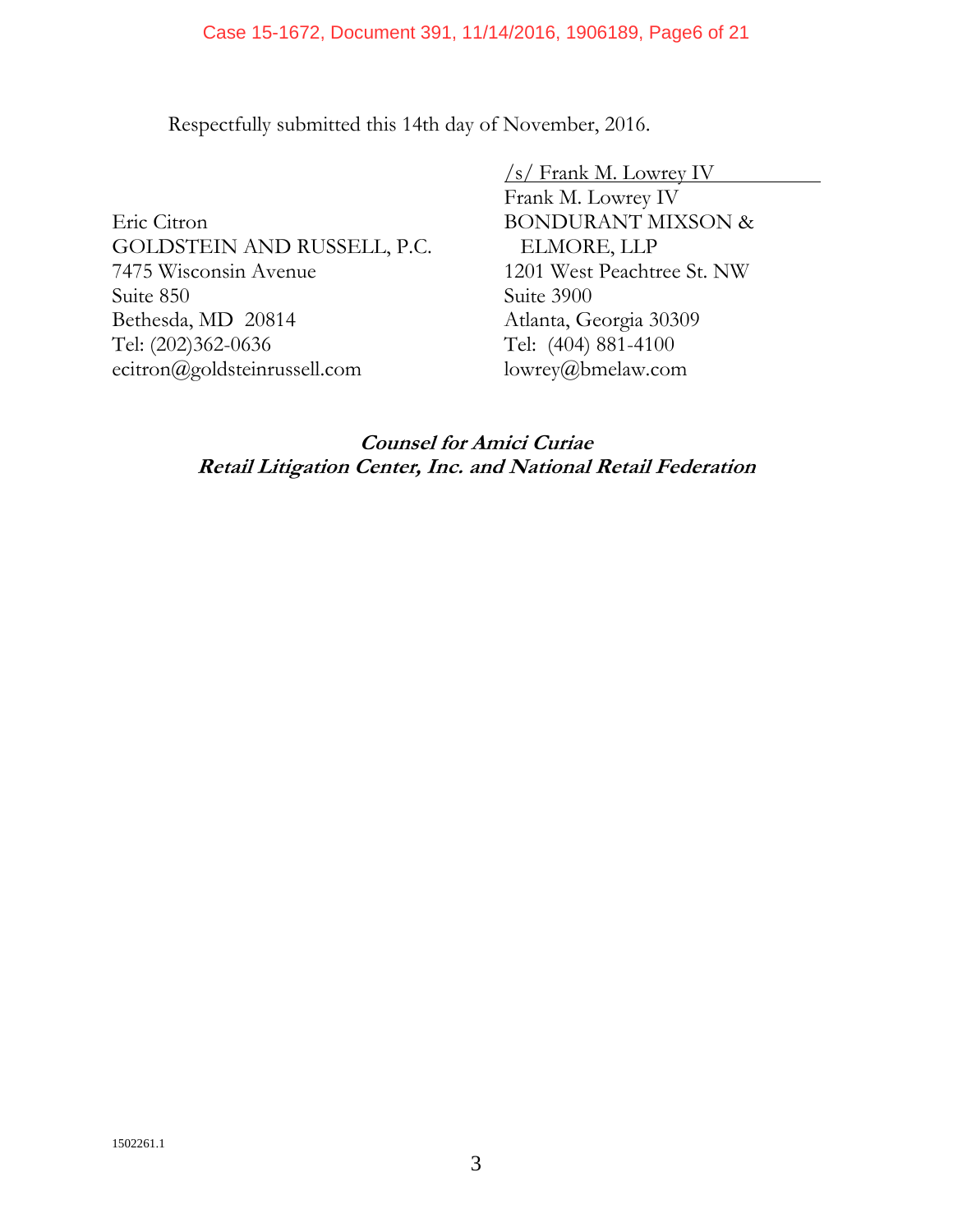# 15-1672

# IN THE UNITED STATES COURT OF APPEALS FOR THE SECOND CIRCUIT

\_\_\_\_\_\_\_\_\_\_\_\_\_\_\_\_\_\_\_\_\_\_\_\_\_

## UNITED STATES OF AMERICA, et al.

Plaintiffs-Appellees,

v.

AMERICAN EXPRESS COMPANY, et al.,

Defendants-Appellants (Full caption commences on following pages)

\_\_\_\_\_\_\_\_\_\_\_\_\_\_\_\_\_\_\_\_\_\_\_\_\_\_\_\_\_\_\_\_\_\_\_\_\_\_\_\_\_\_\_\_\_\_\_\_\_\_\_\_\_\_\_\_

ON APPEAL FROM THE UNITED STATES DISTRICT COURT FOR THE EASTERN DISTRICT OF NEW YORK

\_\_\_\_\_\_\_\_\_\_\_\_\_\_\_\_\_\_\_\_\_\_\_\_\_\_\_\_\_\_\_\_\_\_\_\_\_\_\_\_\_\_\_\_\_\_\_\_\_\_\_\_\_\_\_\_

# **BRIEF FOR AMICI CURIAE THE RETAIL LITIGATION CENTER, INC. AND THE NATIONAL RETAIL FEDERATION IN SUPPORT OF PLAINTIFFS-APPELLEES' PETITION FOR PANEL REHEARING AND REHEARING EN BANC**

\_\_\_\_\_\_\_\_\_\_\_\_\_\_\_\_\_\_\_\_\_\_\_\_\_\_\_\_\_\_\_\_\_\_\_\_\_\_\_\_\_\_\_\_\_\_\_\_\_\_\_\_\_\_\_\_

Eric Citron GOLDSTEIN AND RUSSELL, P.C. 7475 Wisconsin Avenue Suite 850 Bethesda, MD 20814 Tel: (202)362-0636

Frank M. Lowrey IV BONDURANT MIXSON & ELMORE, LLP 1201 West Peachtree St. NW Suite 3900 Atlanta, GA 30309 Tel: (404) 881-4100

# **Counsel for Amici Curiae Retail Litigation Center, Inc. and National Retail Federation**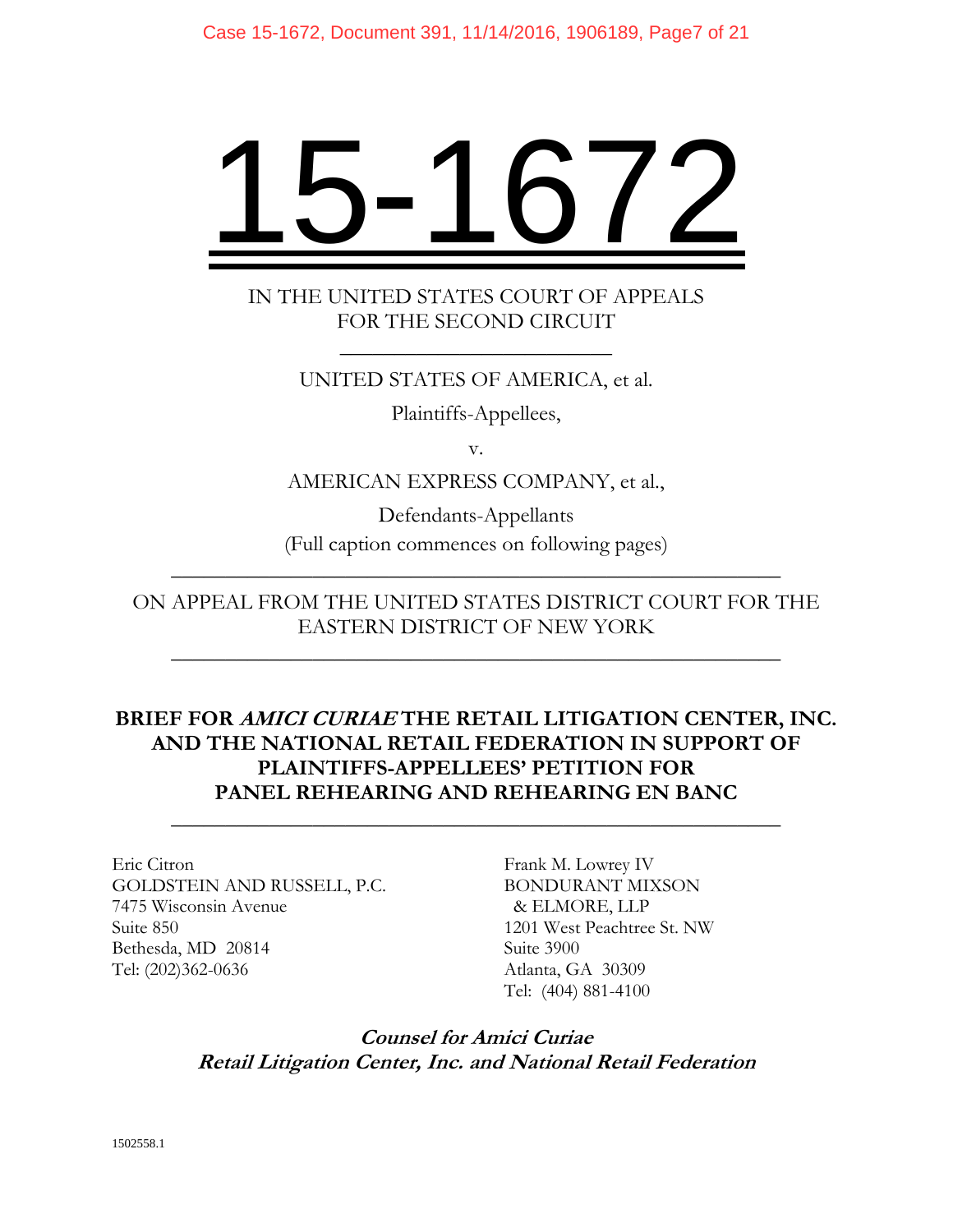Case 15-1672, Document 391, 11/14/2016, 1906189, Page8 of 21

## (FULL CAPTION)

# UNITED STATES OF AMERICA, STATE OF MARYLAND, STATE OF MIS-SOURI, STATE OF VERMONT, STATE OF UTAH, STATE OF ARIZONA, STATE OF NEW HAMPSHIRE, STATE OF CONNECTICUT, STATE OF IO-WA, STATE OF MICHIGAN, STATE OF OHIO, STATE OF TEXAS, STATE OF ILLINOIS, STATE OF TENNESSEE, STATE OF MONTANA, STATE OF NEBRASKA, STATE OF IDAHO, STATE OF RHODE ISLAND,

#### *Plaintiffs-Appellees*,

#### STATE OF HAWAII,

*Plaintiff*,

v.

## AMERICAN EXPRESS COMPANY, AMERICAN EXPRESS TRAVEL RELAT-ED SERVICES COMPANY, INC.,

*Defendants*,

#### MASTERCARD INTERNATIONAL INCORPORATED, VISA INC.,

*Defendants-Appellants*,

CVS Health, Inc., Meijer, Inc., Publix Super Markets, Inc., Raley's, SuperValu, Inc., Ahold U.S.A., Inc., Albertsons LLC, The Great Atlantic & Pacific Tea Company, Inc., H.E. Butt Grocery Co., HyVee, Inc., The Kroger Co., Safeway Inc., Walgreen Co., Rite-Aid Corp., BI-LO LLC, Home Depot USA, Inc., 7-Eleven, Inc., Academy, Ltd., DBA Academy Sports + Outdoors, Alimentation Couche-Tard Inc., Amazon.Com, Inc., American Eagle Outfitters, Inc., Ashley Furniture Industries Inc., Barnes & Noble, Inc., Barnes & Noble College Booksellers, LLC, Beall's, Inc., Best Buy Co., Inc., Boscovs, Inc., Brookshire Grocery Company, Bucee's Ltd, The Buckle, Inc., The Childrens Place Retail Stores, Inc., Coborns Incorporated, Cracker Barrel Old Country Store, Inc., D'Agostino Supermarkets, Inc., Davids Bridal, Inc., DBD, Inc., Davids Bridal Canada Inc., Dillard's, Inc., Drury Hotels Company, LLC, Express LLC, Fleet and Farm of Green Bay, Fleet Wholesale Supply Co. Inc., Foot Locker, Inc., The Gap, Inc., HMSHost Corporation, IKEA North America Services, LLC, Kwik Trip, Inc., Lowe's Companies, Inc., Marathon Petroleum Company LP, Martin's

1502558.1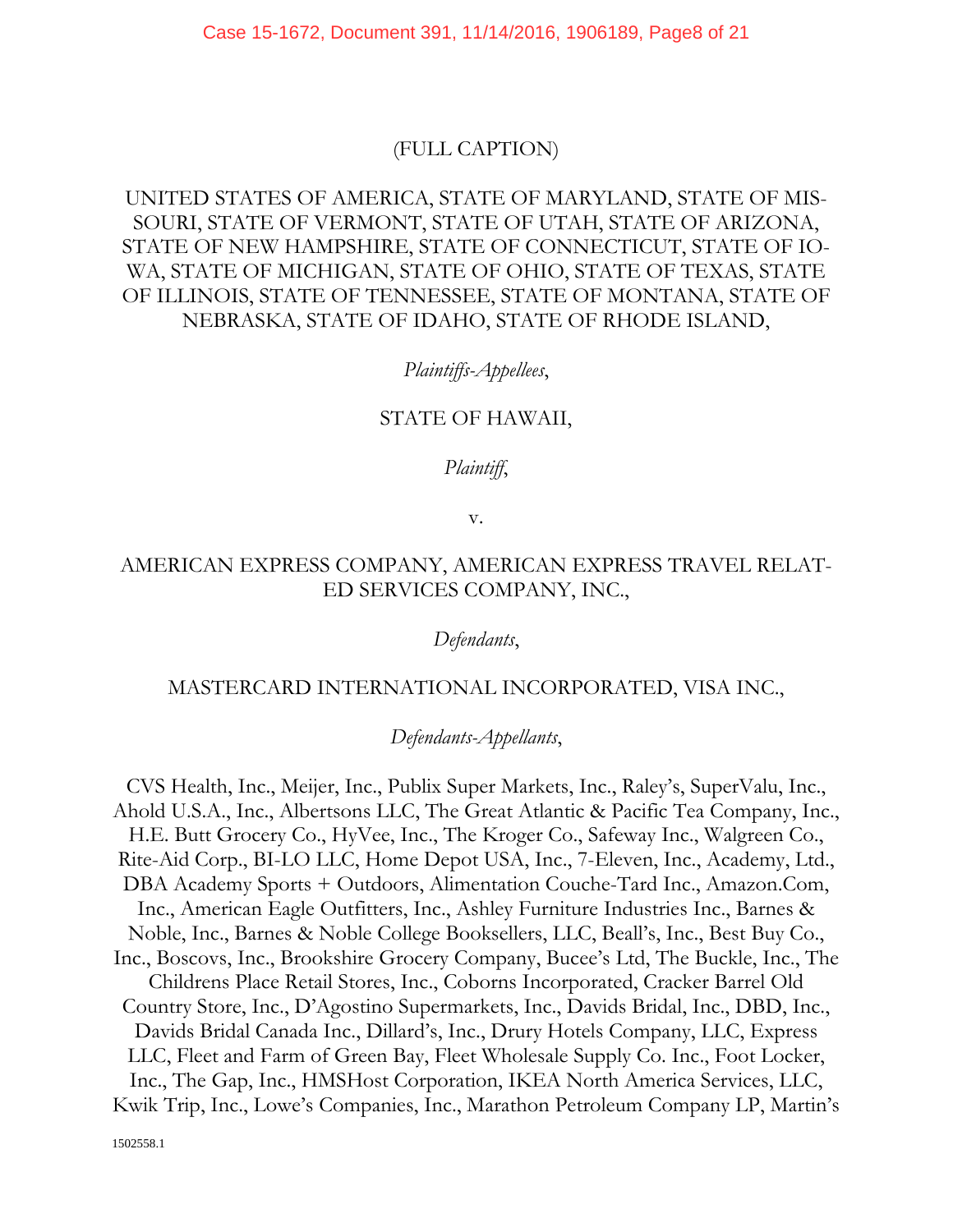Super Markets, Inc., Michaels Stores, Inc., Mills E-Commerce Enterprises, Inc., Mills Fleet Farm, Inc., Mills Motor, Inc., Mills Auto Enterprises, Inc., Willmar Motors, LLC, Mills Auto Enterprises, Inc., Mills Auto Center, Inc., Brainerd Lively Auto, LLC, Fleet and Farm of Menomonie, Inc., Fleet and Farm of Manitowoc, Inc., Fleet and Farm of Plymouth, Inc., Fleet and Farm Supply Co. of West Bend, Inc., Fleet and Farm of Waupaca, Inc., Fleet Wholesale Supply of Fergus Falls, Inc., Fleet and Farm of Alexandria, Inc., National Association of Convenience Stores, National Grocers Association, National Restaurant Association, Official Payments Corporation, Pacific Sunwear of California, Inc., P.C. Richard & Son, Inc., Panda Restaurant Group, Inc., Petsmart, Inc., RaceTrac Petroleum, Inc., Recreational Equipment, Inc., Republic Services, Inc., Retail Industry Leaders Association, Sears Holdings Corporation, Speedway LLC, Stein Mart, Inc., Swarovski U.S. Holding Limited, Wal-Mart Stores Inc., Whole Foods Market Group, Inc., Whole Foods Market California, Inc., Mrs. Gooch's Natural Food Markets, Inc., Whole Food Company, Whole Foods Market Pacific Northwest, Inc., WFM-WO, Inc., WFM Northern Nevada, Inc., WFM Hawaii, Inc., WFM Southern Nevada, Inc., Whole Foods Market, Rocky Mountain/Southwest, L.P., The William Carter Company, Yum! Brands, Inc., Southwest Airlines Co.,

*Movants.*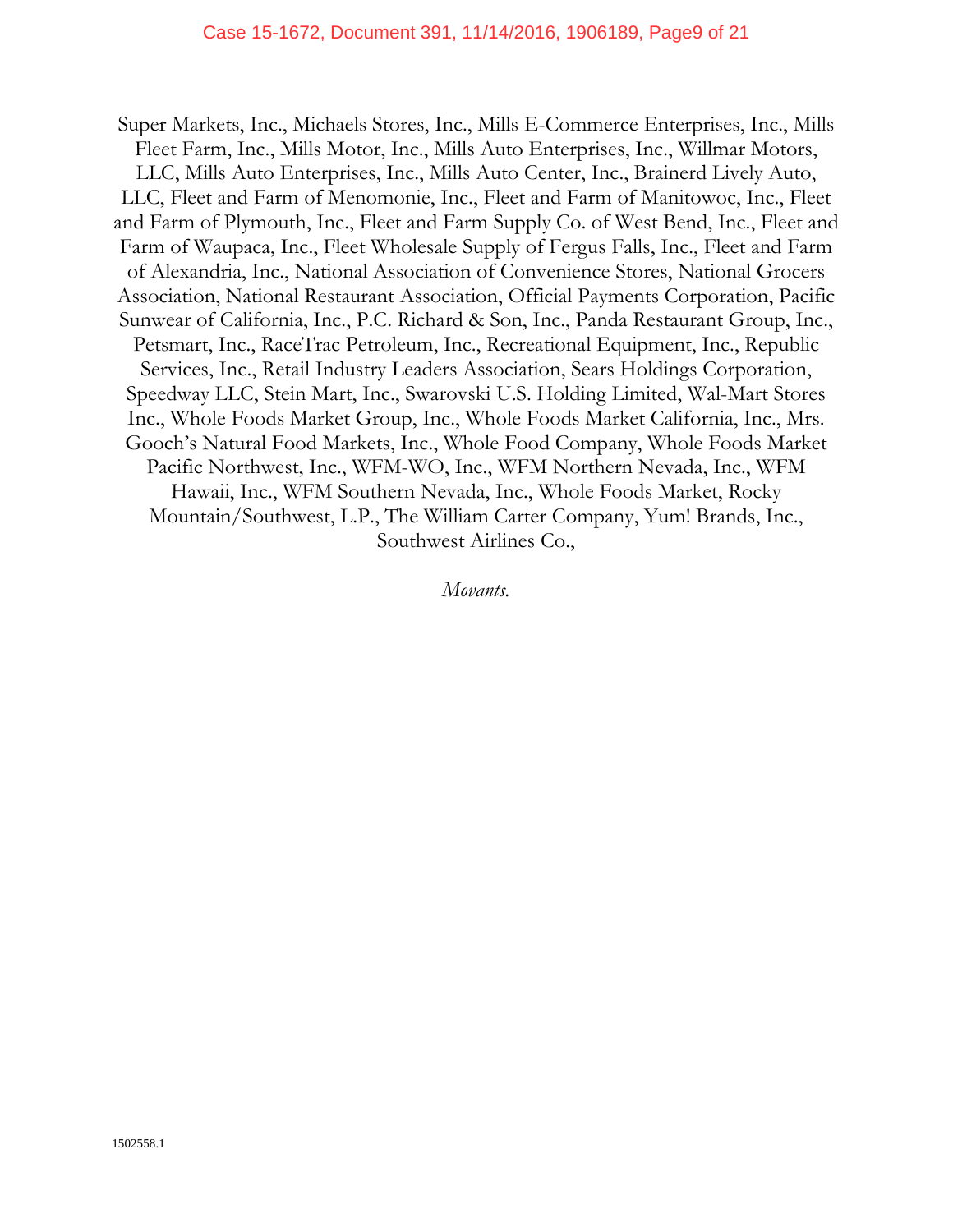# **RULE 26.1 DISCLOSURE STATEMENT**

Retail Litigation Center, Inc. is not a publicly held corporation or other publicly held entity; Retail Litigation Center, Inc. has no parent corporation; and no publicly held company owns 10% or more stock in Retail Litigation Center, Inc.

National Retail Federation is not a publicly held corporation or other publicly held entity; National Retail Federation has no parent corporation; and no publicly held company owns 10% or more stock in National Retail Federation.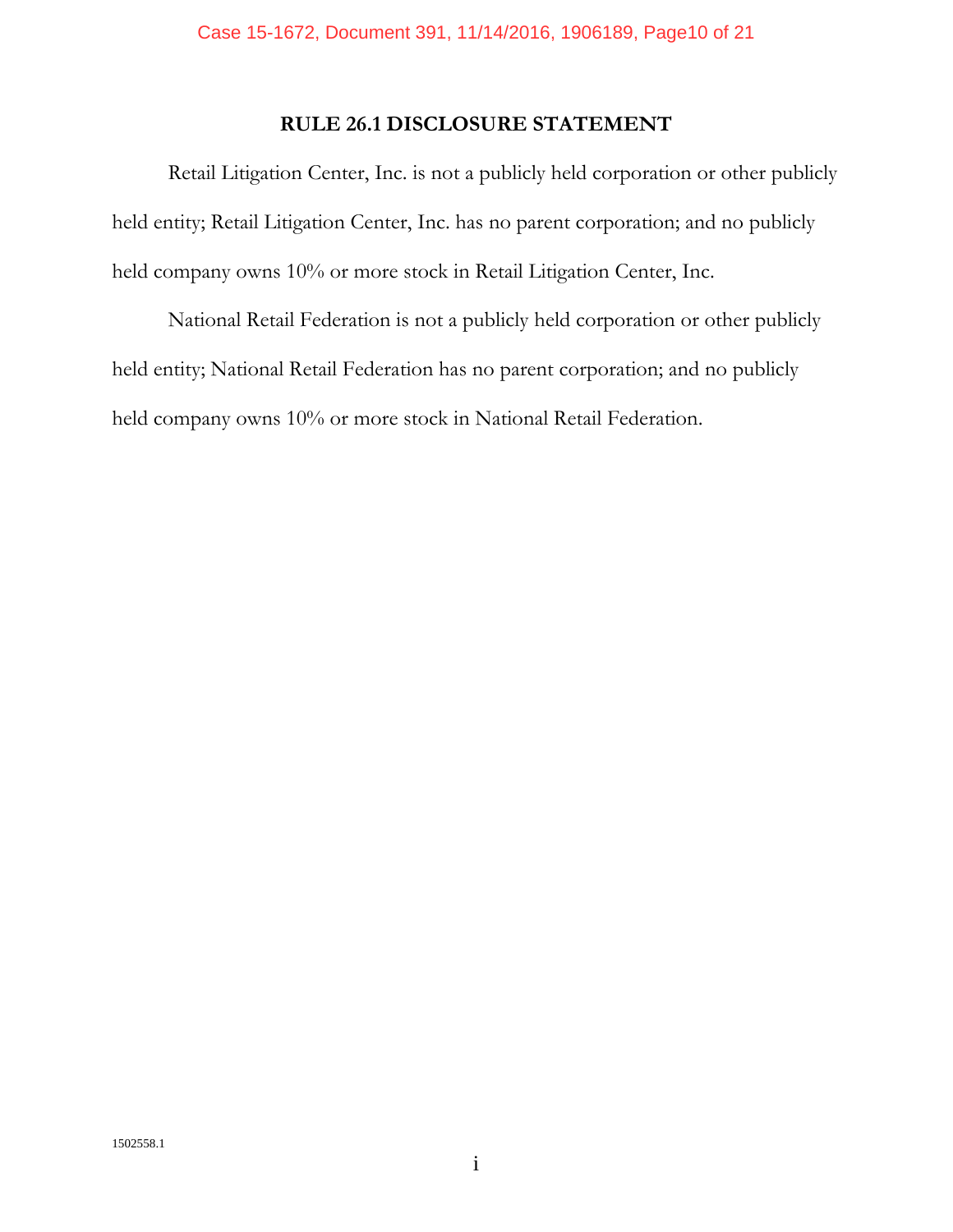# **TABLE OF CONTENTS**

| Ι. | Amex Exercises Actual Market Power Over Even the Largest Re-    |
|----|-----------------------------------------------------------------|
| П. | Amex's Actual Market Power Moots Any "Two-Sided Market"         |
| Ш. | Amex Cannot Justify Restraining Interbrand Price Competition by |
|    |                                                                 |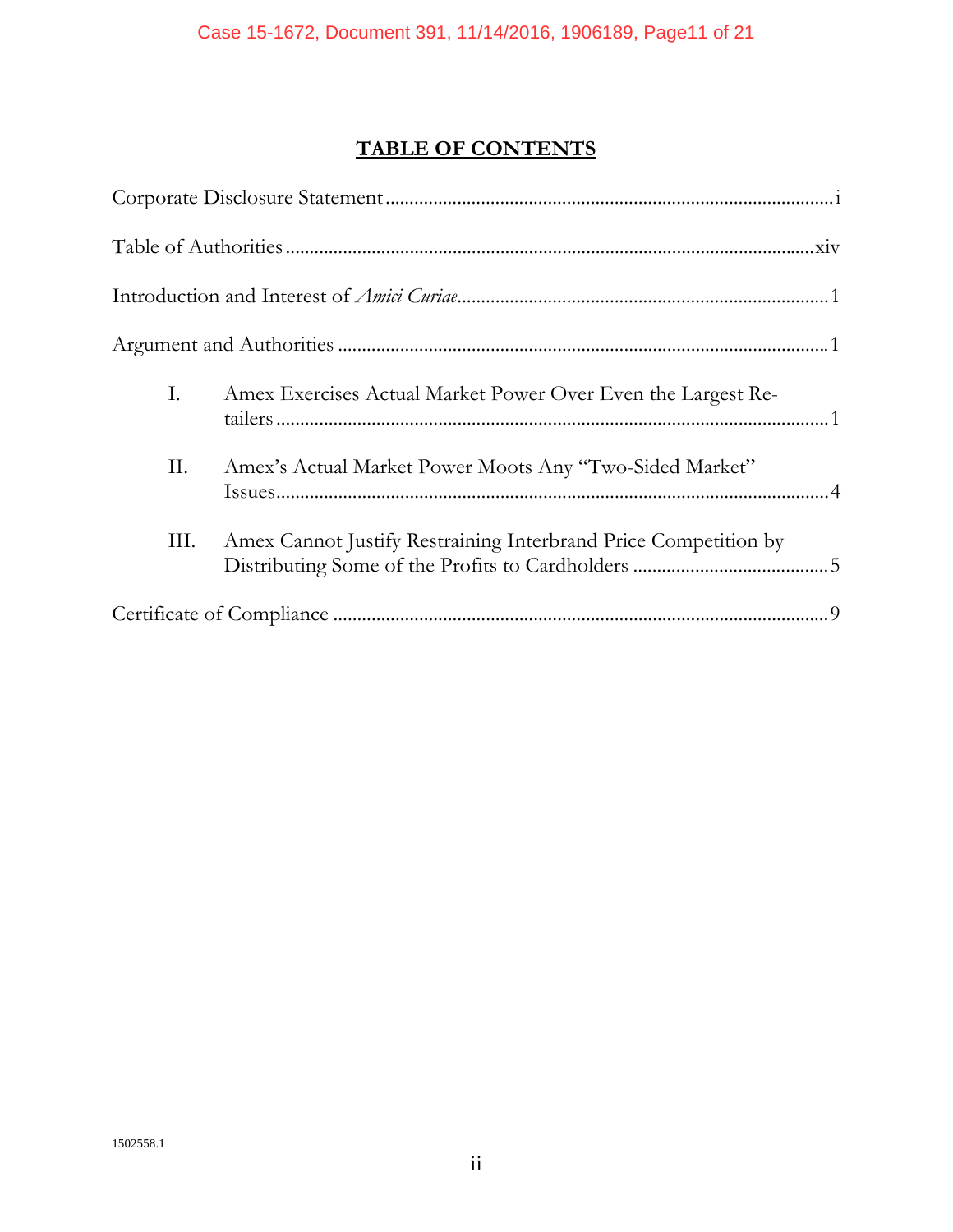# **TABLE OF AUTHORITIES**

| Cases:                                               | <u>Page</u> |
|------------------------------------------------------|-------------|
| Eastman Kodak Co. v. Image Tech. Servs., Inc.,       |             |
| Illinois Brick Co. v. Illinois,                      |             |
| K.M.B. Warehouse Distribs., Inc. v. Walker Mfg. Co., |             |
| Leegin Creative Leather Prods. v. PSKS, Inc.,        |             |
| Nat'l Soc'y. of Prof'l Engineers v. United States,   |             |
| Todd v. Exxon Corp.,                                 |             |
| United States v. Topco Assocs., Inc.,                |             |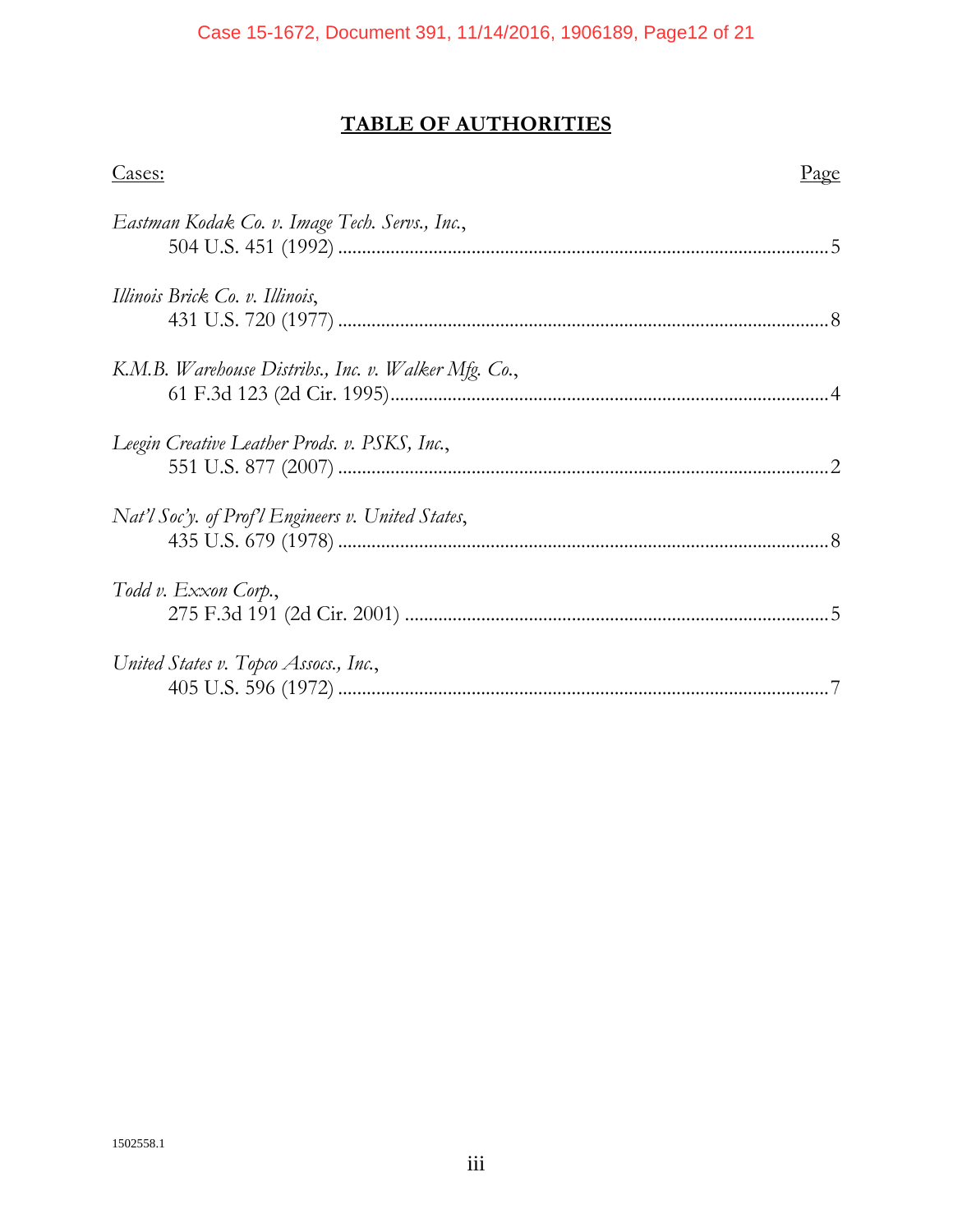### **Introduction and Interest of Amici Curiae**

The Retail Litigation Center, Inc. ("RLC") is a public policy organization focusing on legal issues affecting the retail industry.<sup>1</sup> Its members include many of the country's largest and most innovative retailers. The National Retail Federation ("NRF") is the world's largest retail trade association, representing every variety of merchant, from corner grocers to the largest retail chains.

RLC and NRF members pay billions in fees each year to accept credit cards as a form of payment. They believe, as the district court found, that the prices U.S. merchants pay to Amex and the other card networks are kept at supra-competitive levels by Amex's anti-steering rules and that those prices will drop if those rules are enjoined. The retail associations thus respectfully urge panel or en banc rehearing.

#### **Argument and Authorities**

#### **I. Amex Exercises Actual Market Power Over Even The Largest Retailers.**

After taking testimony from over a dozen retail merchants and weighing that and other evidence, the district court found as a matter of fact that retail merchants particularly large multi-location retailers—generally cannot refuse to accept Amex without losing an unacceptable portion of sales. Accordingly, retailers must generally tolerate the prices and contract terms that Amex imposes on them in order to accept

<sup>&</sup>lt;sup>1</sup> Pursuant to Rule 29(c)(5), counsel certify that this brief was authored by counsel for the *amici*. Counsel for a party did not author any part of the brief, nor did any party or its counsel or any person other than the amici contribute any money to fund the preparation or submission of the brief. No party opposes the filing of this brief.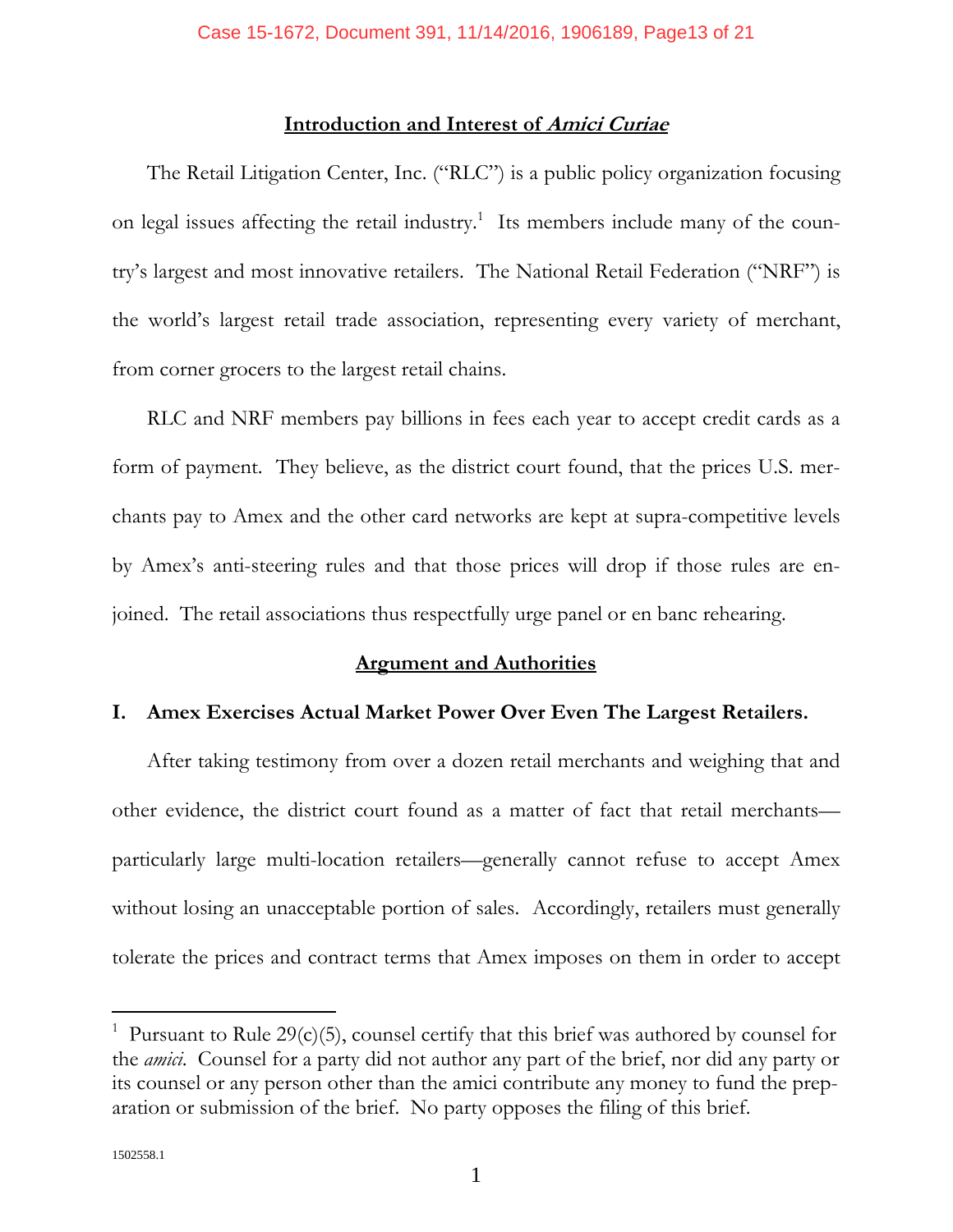#### Case 15-1672, Document 391, 11/14/2016, 1906189, Page14 of 21

the card; it is ineffective to push back by threatening to accept only Amex's competitors.<sup>2</sup> Indeed, the evidence showed that retailers who do try to drop Amex ultimately capitulate without winning any concessions in the process. SPA76-77. Walgreens, for example—then the nation's ninth largest retailer—dropped Amex in 2004 only to later resume acceptance on the same terms because of a resulting loss of sales. *Id.*

The inability to discipline Amex's prices and/or contract terms by threatening to drop the card leaves merchants in a highly uncompetitive atmosphere because of Amex's anti-steering rules (ASRs). Absent those rules, retailers could still use competition to push back on Amex's prices by steering charge volume at the register to networks that offer lower prices for merchant acceptance. By preventing that tactic, however, the ASRs "reduce American Express's incentive—*as well as* those of Visa, MasterCard, and Discover—to offer merchants lower discount rates and, as a result, they impede a significant avenue of horizontal interbrand competition in the network services market." SPA98 (emphasis added). Indeed, even the Panel acknowledged that Amex's ASRs "affect competition…by protecting the critically important revenue that Amex receives from its relatively high merchant fees." Op. 56. The key point, however, is that the ASRs do so by preventing merchants from generating effective *interbrand price competition* among Amex and its competitors—the primary focus of antitrust law. *Leegin Creative Leather Prods. v. PSKS, Inc.*, 551 U.S. 877, 890 (2007).

<sup>&</sup>lt;sup>2</sup> Trial Transcript ("Tr.") 208-09, 232-48, 389-90, 573-74, 1262-63, 1401, 1606-07, 1687-90, 2159-61, 2183, 2322-23, 2359, 2411-12, 2416, 3146-47, 6126.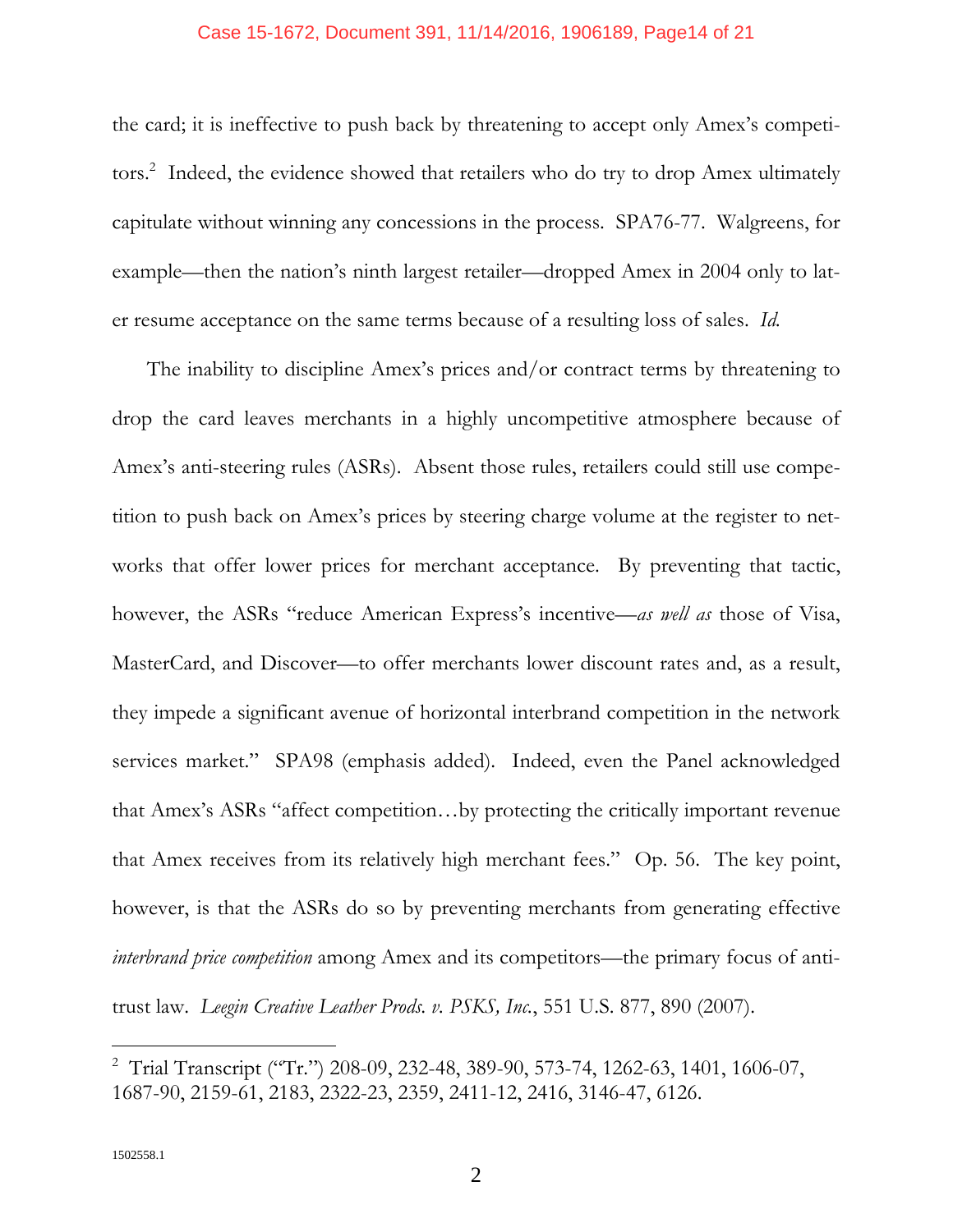#### Case 15-1672, Document 391, 11/14/2016, 1906189, Page15 of 21

None of this is mere economic theory. Amex's ASRs have allowed it to impose a steady succession of *actual* price increases on retailers.<sup>3</sup> As the district court found, Amex has *repeatedly* raised its prices for network services without meaningful merchant attrition and, indeed, without even the fear of such attrition. SPA78-83. That includes 20 separate price increases over the five years of Amex's self-styled "Value Recapture" initiative. *Id.* And when Amex raises its prices, its competitors tend to follow, precisely because the ASRs prevent those competitors from deriving much benefit from price competition. *See infra* p.5. Retailers have responded to these price increases by attempting to negotiate out of the  $ASRs<sub>1</sub><sup>4</sup>$  by attempting to negotiate price reductions,<sup>5</sup> by threatening to terminate acceptance, and—in a very few cases—by following through on that threat.<sup>6</sup> But because of Amex's leverage over merchants and the effect of its ASRs on the competition between Amex and the other networks, none of those strategies has worked, even for the nation's largest retailers.<sup>7</sup>

The inevitable result is that retailers face ever increasing costs for card ac-

5 Tr. 203-08, 218-19, 239, 244, 369, 394-95, 570-72, 1255-57, 1261-62, 1352-56, 1365- 97, 1608-09, 1622-23, 1666, 1694-99, 1763, 2169-71, 2183, 2412-16, 2523-24.

6 Tr. 389-90, 486-94, 570-72, 1365-1392, 1518-19, 1529-36, 1687-90.

<sup>7</sup> See id. As the Panel noted, about three million out of nine million U.S. merchants do not accept Amex. Op. 19. But the merchants that do not accept Amex are overwhelmingly small merchants that represent only a small fraction of total charge volume. SPA95-96 & n.40, 124 & n.48. Small, one-location retailers cannot discipline Amex's prices when the nation's largest retailers cannot.

 $3$  Tr. 244, 363, 395, 569-70, 1400, 1608-09, 2395, 2407-10, 2414-15, 2518.

<sup>4</sup> Tr. 261-66, 270, 402, 1258, 1322, 1612-13.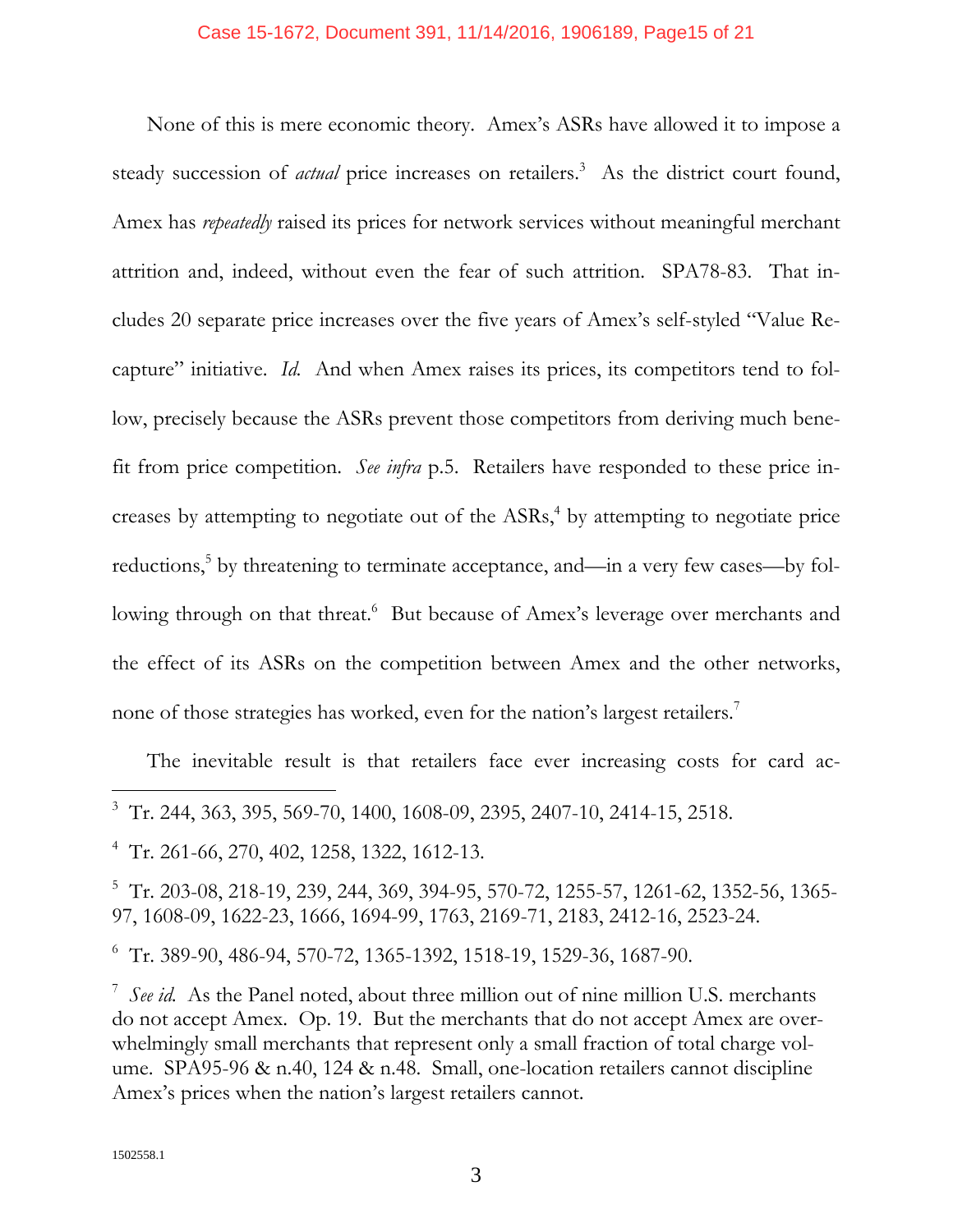#### Case 15-1672, Document 391, 11/14/2016, 1906189, Page16 of 21

ceptance.<sup>8</sup> For some, these costs are their highest operational costs after real estate, healthcare and payroll. Tr. 386-87, 1222-23. The supra-competitive prices charged to merchants in turn drive up retail prices to consumers across the board, including for those who cannot qualify for Amex reward cards. SPA98, 113-14, 120-22. Accordingly, the reason this case is vital to merchants—and the broader economy—is that the district court's injunction against the ASRs was poised to inject competition into a market relationship between merchants and card companies where it has long been absent. And the panel's essential error lies in failing to recognize that this suppression of competition by Amex's ASRs is *itself* the principal concern of the Sherman Act. The compelling proof of this effect is thus a sufficient reason to enjoin them.

#### **II. Amex's Actual Market Power Moots Any "Two-Sided Market" Issues.**

As explained by the government's rehearing petition, the panel reached the opposite conclusion by wrongly holding that the relevant market here includes cardholders. That not only fails to recognize the direct effect of the ASRs, but also ignores why a relevant market is defined in the first place. Courts define markets and calculate market share "as a proxy for market power." *K.M.B. Warehouse Distribs., Inc. v. Walker Mfg. Co.*, 61 F.3d 123, 129 (2d Cir. 1995). Yet that exercise is not mandatory: Market power may be shown *directly* "by evidence of 'specific conduct indicating the defendant's power to control prices or exclude competition.'" *Id.* (citation omitted); *see also*

<sup>8</sup> Tr. 207-08, 386-87, 392-93, 449-55, 481, 1222-23, 1255-57, 1351-52, 1527-29, 1608- 09, 2169, 2182-83, 2234-35, 2398, 2405, 2523, 3155-56.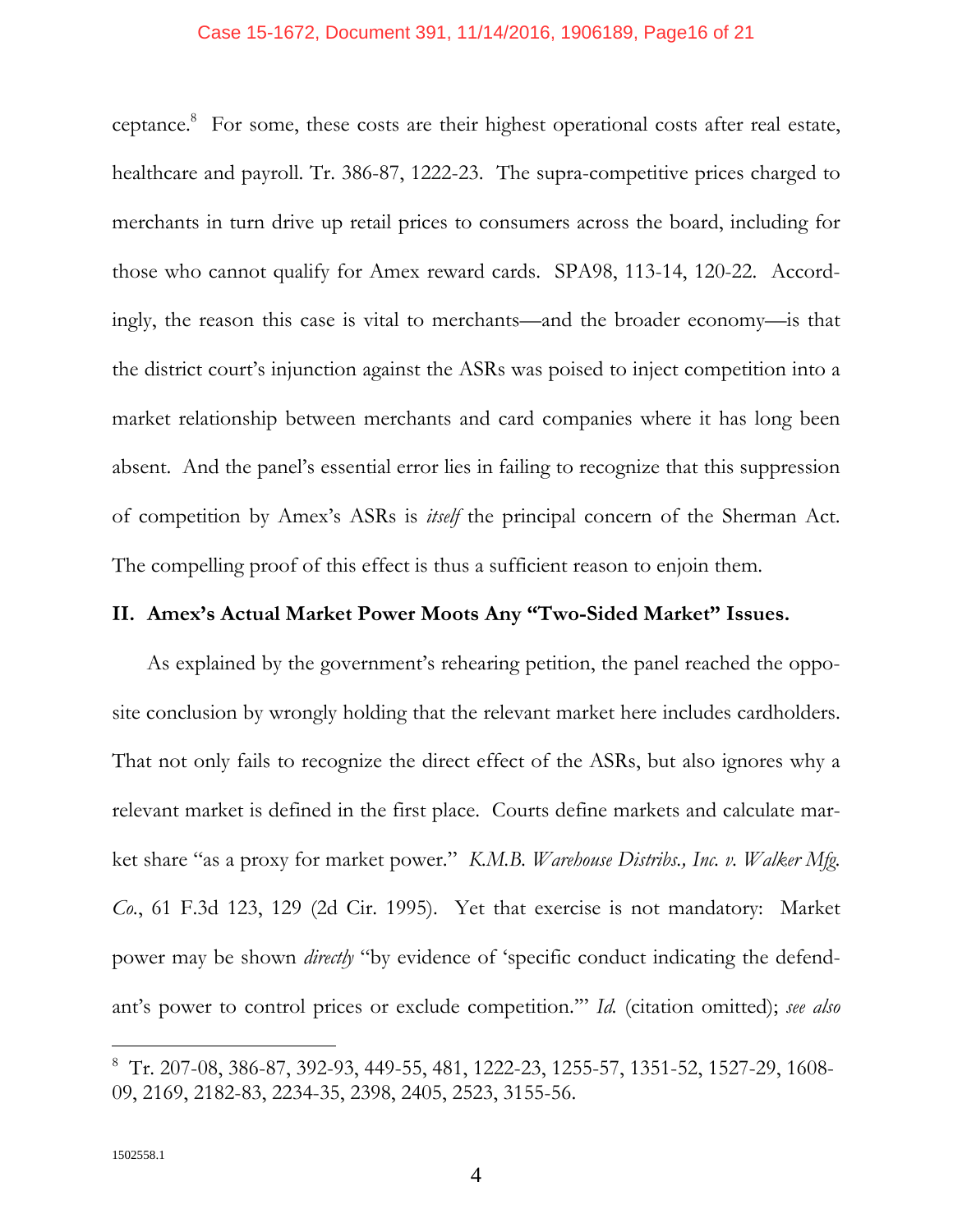#### Case 15-1672, Document 391, 11/14/2016, 1906189, Page17 of 21

*Todd v. Exxon Corp.*, 275 F.3d 191, 206-07 (2d Cir. 2001). Direct proof of market power suffices to show that merchants cannot discipline Amex's anticompetitive contract terms through competition itself. And that is all that matters.

That, meanwhile, is precisely what the government proved here—that Amex has been able to raise prices without fear of merchant attrition or attracting entry by a low-cost provider. It can force even major retailers, like Walgreens, to accept terms they would not accept in a competitive market.<sup>9</sup> Meanwhile, low-cost entrants (like Discover) have found that they cannot attract market share even by severely undercutting Amex's prices, precisely because Amex's ASRs leave retailers powerless to steer charge volume to Discover as a reward. SPA107-111. This is market power in action; the effect the law cares about is *evident* in the relationship between merchants and Amex, whether cardholders are also somehow "in" the relevant market or not.

Put otherwise, the undisputed evidence *already shows* that the need to attract and reward cardholders has not empirically precluded Amex from exercising actual market power over merchants. Thus, contrary to the Panel's views, including cardholders in the relevant market would not foreclose the district court's factual findings that Amex has market power and that the ASRs can thus substantially foreclose interbrand competition in the prices merchants pay for card acceptance.

l

<sup>9</sup> *See Eastman Kodak Co. v. Image Tech. Servs., Inc.*, 504 U.S. 451, 464 (1992) ("Market power is the power 'to force a purchaser to do something that he would not do in a competitive market.'").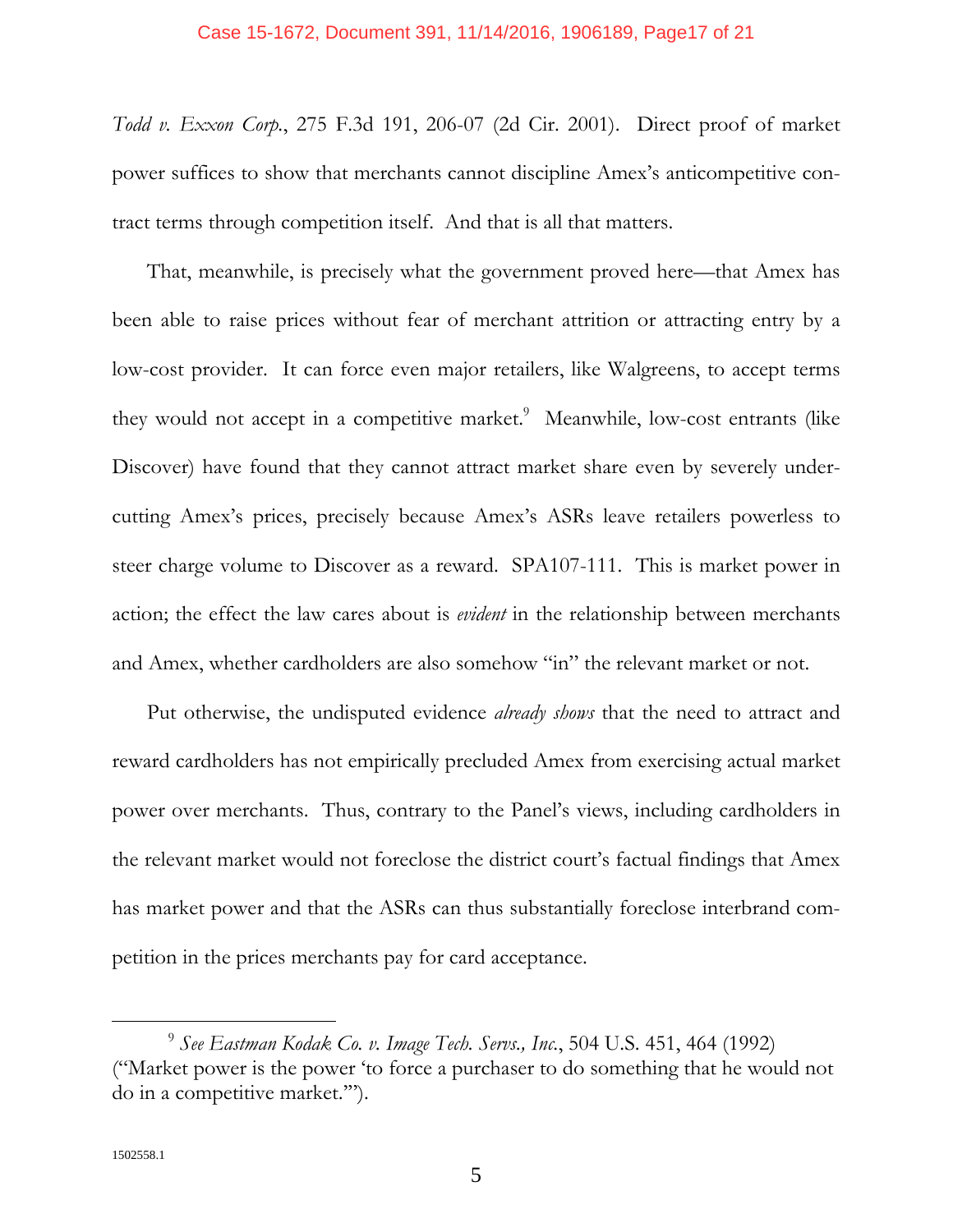# **III. Amex Cannot Justify Restraining Interbrand Price Competition by Distributing Some of the Profits to Cardholders.**

The Panel concluded that Amex's ASRs "affect competition…by protecting the critically important revenue that Amex receives from its relatively high merchant fees" but that reducing that revenue "may decrease the optimal level of cardholder benefits, which in turn may reduce the intensity of competition among payment-card networks on the cardholder side of the market." Op. 56. In other words, Amex's ASRs protect its high merchant fees *from interbrand price competition by other networks* but that "may" be justified because some portion of those inflated fees fund cardholder benefits. As the government explains, if those cardholder benefits are even relevant here, they would be countervailing pro-competitive effects to be proved *by Amex*, not something that the government must disprove to meet its initial burden. But they are not relevant here; we trust competition—not its suppression—to allocate benefits in the economy.

In fact, the panel's view that the district court ignored the role of cardholder rewards faces two flaws, one factual, the other legal. As a factual matter, Amex's "Value Recapture" price hikes "were *not* paired with offsetting adjustments on the cardholder side of the platform" and so "the resulting increases in merchant pricing are properly viewed as changes to the *net* price charged across Amex's integrated platform." SPA79 (emphasis added). In other words, these price hikes increased Amex's profits, rather than simply keeping pace with the costs of cardholder rewards. *Id.* at 79-80. The panel never explains why that factual finding is erroneous, let alone clearly so.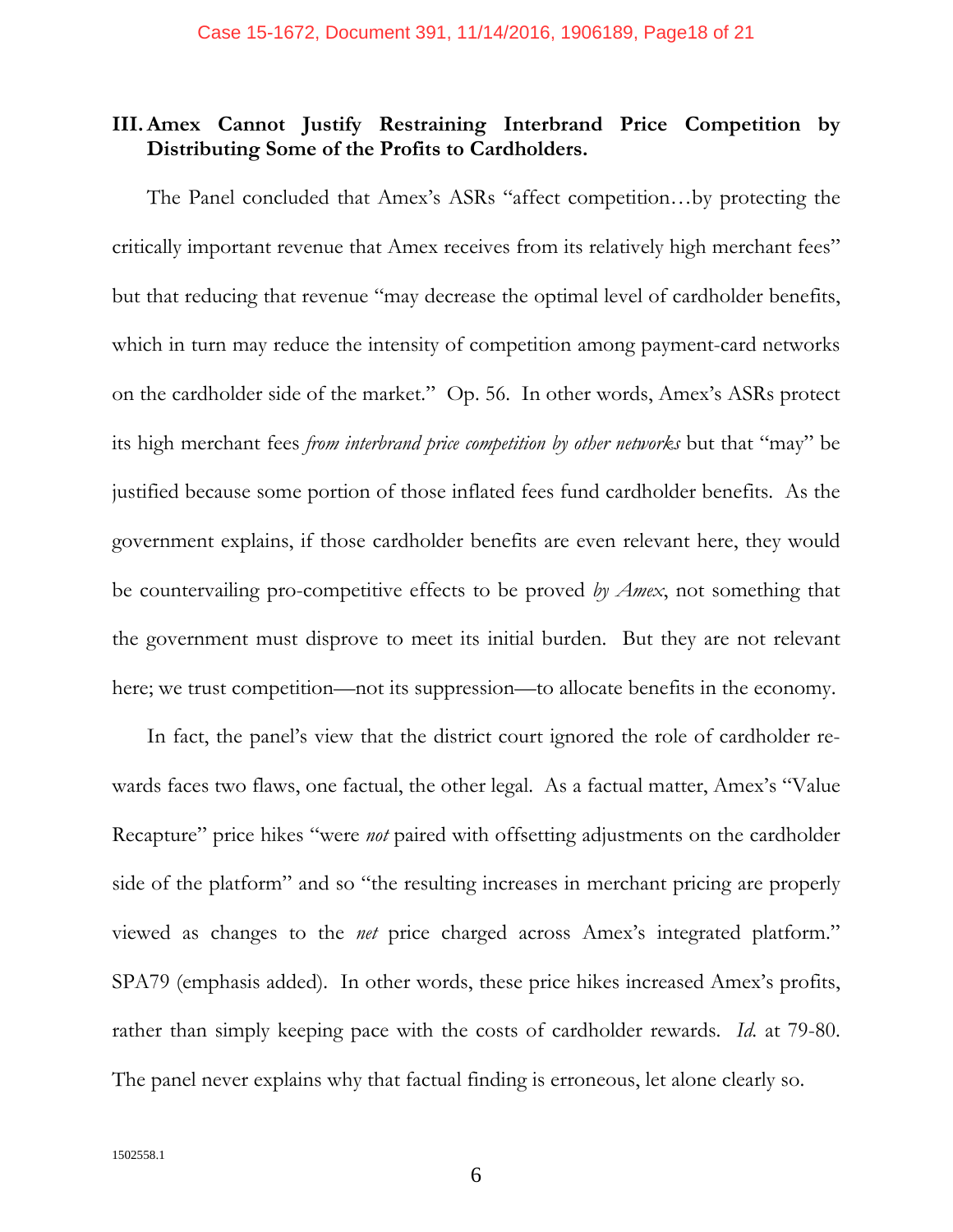#### Case 15-1672, Document 391, 11/14/2016, 1906189, Page19 of 21

Moreover, as a legal matter, the panel's analysis embraces a trade-off inquiry not permitted by antitrust law. The opinion cites no case where a restraint shielding the prices paid by one set of customers from interbrand competition was justified because the fruits of that restraint financed a seller's efforts to attract some different set of consumers. Nor would there be any principled way to resolve that inquiry—should a dollar of reward benefits to a cardholder offset a dollar of overcharge paid by a merchant or an overall increase in retail prices paid by all customers? It is futile to search for some common denominator that could convert the harm to merchants, the alleged benefits to cardholders and the higher prices paid by all retail customers into one net value for our economy, be it negative or positive.

In fact, the Supreme Court has long recognized the "inability [of courts] to weigh, in any meaningful sense, destruction of competition in one sector of the economy against promotion of competition in another sector." *United States v. Topco Assocs., Inc.*, 405 U.S. 596, 609-10 (1972). "If a decision is to be made to sacrifice competition in one portion of the economy for greater competition in another portion, this too is a decision that must be made by Congress and not by private forces or by the courts." *Id.* at 611. In other words, antitrust law does not entertain the rob-Peter-to-pay-Paul analysis urged by Amex. It does not tolerate contractual restraints on interbrand price competition, so long as some of the overcharges paid by some consumers are used to attract others. That standard-less balancing act would be far more complex than tracing an overcharge through a single distribution chain, something that the Supreme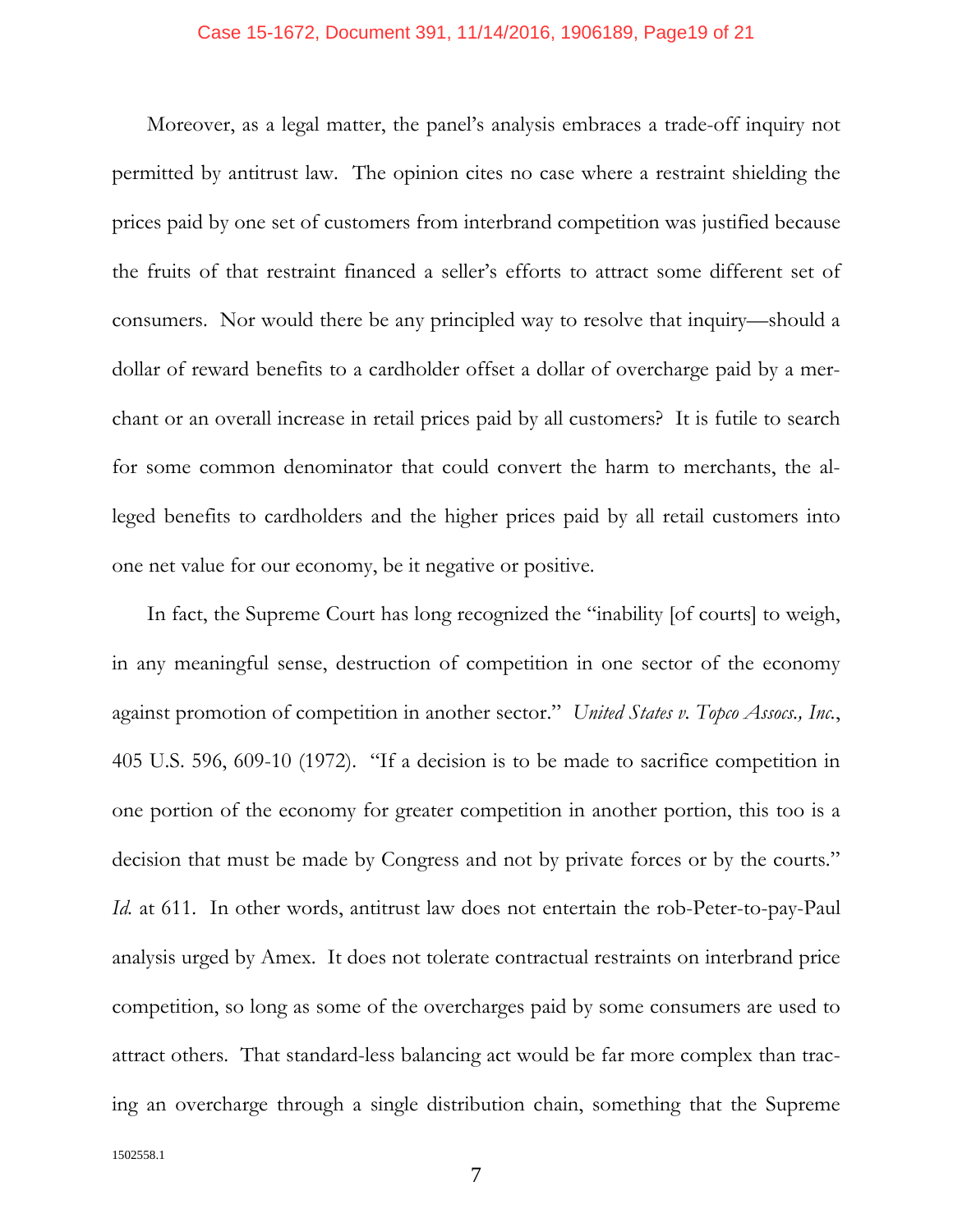#### Case 15-1672, Document 391, 11/14/2016, 1906189, Page20 of 21

Court refuses to allow. *See Illinois Brick Co. v. Illinois*, 431 U.S. 720, 731-32 (1977). And, worse, it would substitute judicial guesswork for competition as the force we rely upon to ensure that resources are allocated efficiently in the economy.

It is thus ironic that the panel faulted the district court for picking sides. *See* Op. 55. It did no such thing: It merely refused to allow Amex to decide for everyone via private contractual ordering—that the prices merchants pay for card acceptance should not be subject to horizontal interbrand competition. Our national economic policy does not allow Amex to do that. "The Sherman Act reflects a legislative judgment that ultimately competition will produce not only lower prices, but also better goods and services." *Nat'l Soc'y. of Prof'l Engineers v. United States*, 435 U.S. 679, 695 (1978). Rather than picking winners or losers, the district court simply cleared the way for both card acceptance fees and cardholder rewards to be determined by competition. That decision is sound in law and fact and essential to the health of the national economy. This Court should affirm it on rehearing.

Respectfully submitted, this 14th day of November, 2016.

*/s/ Eric Citron /s/ Frank M. Lowrey IV*